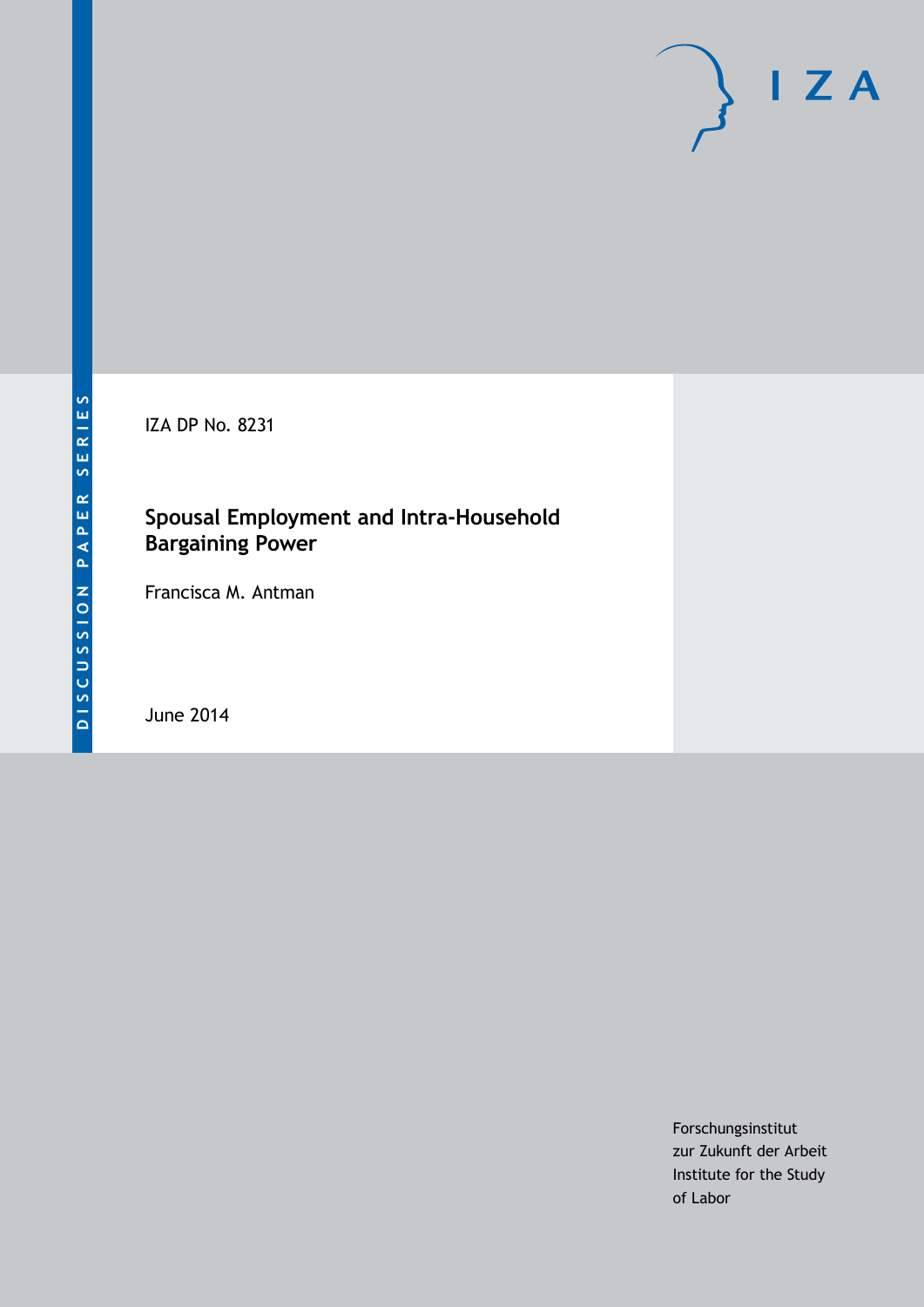# **Spousal Employment and Intra-Household Bargaining Power**

**Francisca M. Antman**

*University of Colorado Boulder and IZA*

Discussion Paper No. 8231 June 2014

IZA

P.O. Box 7240 53072 Bonn Germany

Phone: +49-228-3894-0 Fax: +49-228-3894-180 E-mail: [iza@iza.org](mailto:iza@iza.org)

Any opinions expressed here are those of the author(s) and not those of IZA. Research published in this series may include views on policy, but the institute itself takes no institutional policy positions. The IZA research network is committed to the IZA Guiding Principles of Research Integrity.

The Institute for the Study of Labor (IZA) in Bonn is a local and virtual international research center and a place of communication between science, politics and business. IZA is an independent nonprofit organization supported by Deutsche Post Foundation. The center is associated with the University of Bonn and offers a stimulating research environment through its international network, workshops and conferences, data service, project support, research visits and doctoral program. IZA engages in (i) original and internationally competitive research in all fields of labor economics, (ii) development of policy concepts, and (iii) dissemination of research results and concepts to the interested public.

<span id="page-1-0"></span>IZA Discussion Papers often represent preliminary work and are circulated to encourage discussion. Citation of such a paper should account for its provisional character. A revised version may be available directly from the author.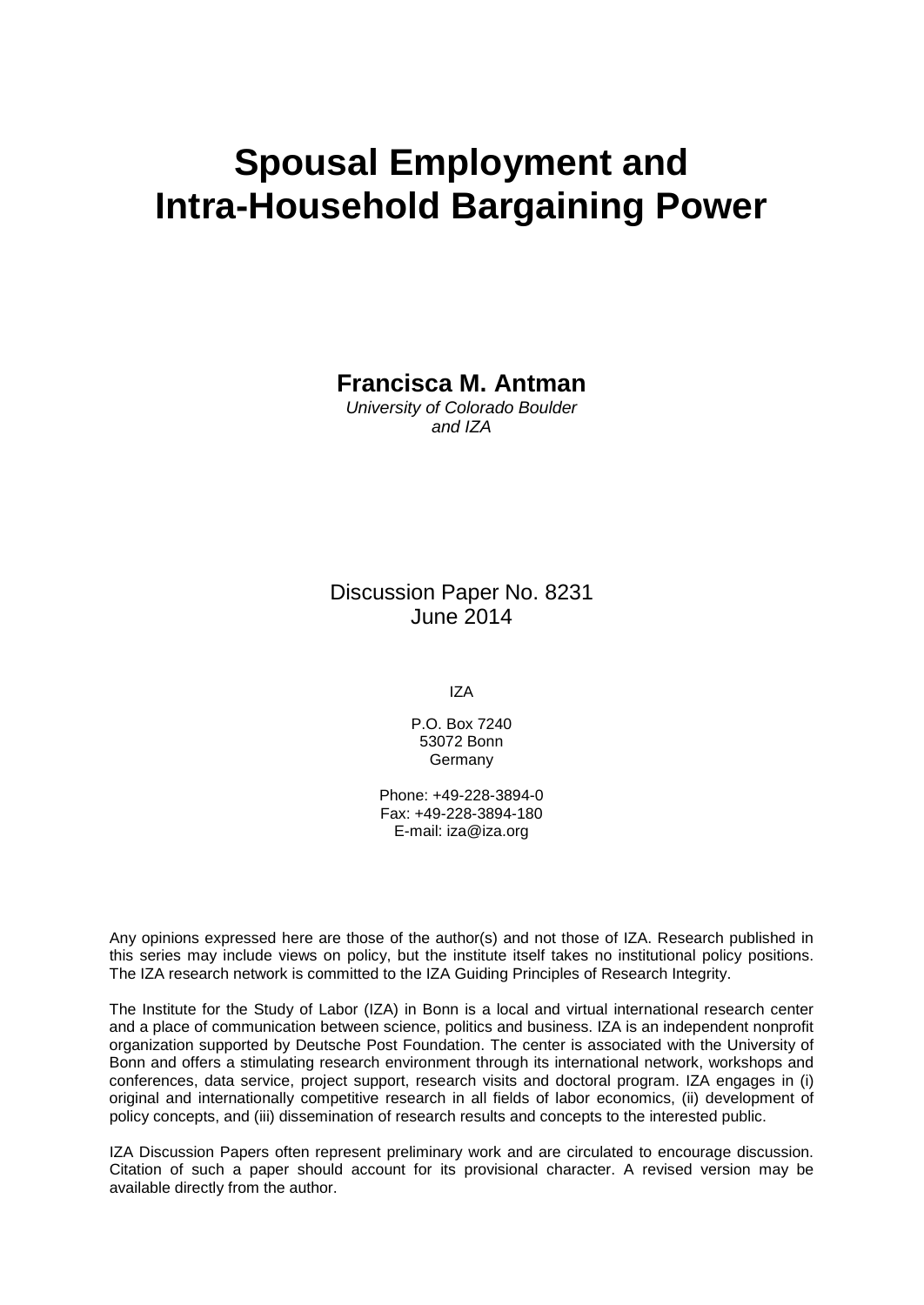IZA Discussion Paper No. 8231 June 2014

# **ABSTRACT**

## **Spousal Employment and Intra-Household Bargaining Power[\\*](#page-1-0)**

This paper considers the relationship between work status and decision-making power of the head of household and his spouse. I use household fixed effects models to address the possibility that spousal work status may be correlated with unobserved factors that also affect bargaining power within the home. Consistent with the hypothesis that greater economic resources yield greater bargaining power, I find that the spouse of the head of household is more likely to be involved in decisions when she has been employed. Similarly, the head of household is less likely to be the sole decision-maker when his spouse works.

JEL Classification: J12, J16, D13, O15

Keywords: intra-household, bargaining power, decision-making, gender, family

Corresponding author:

Francisca M. Antman Department of Economics University of Colorado at Boulder 256 UCB Boulder, CO 80309 USA E-mail: [francisca.antman@colorado.edu](mailto:francisca.antman@colorado.edu)

\* Forthcoming in *Applied Economics Letters*. I am grateful to Terra McKinnish and Elizabeth Brainerd as well as participants at the 2012 AEA meetings for their feedback on the preliminary results. Any remaining errors are my own.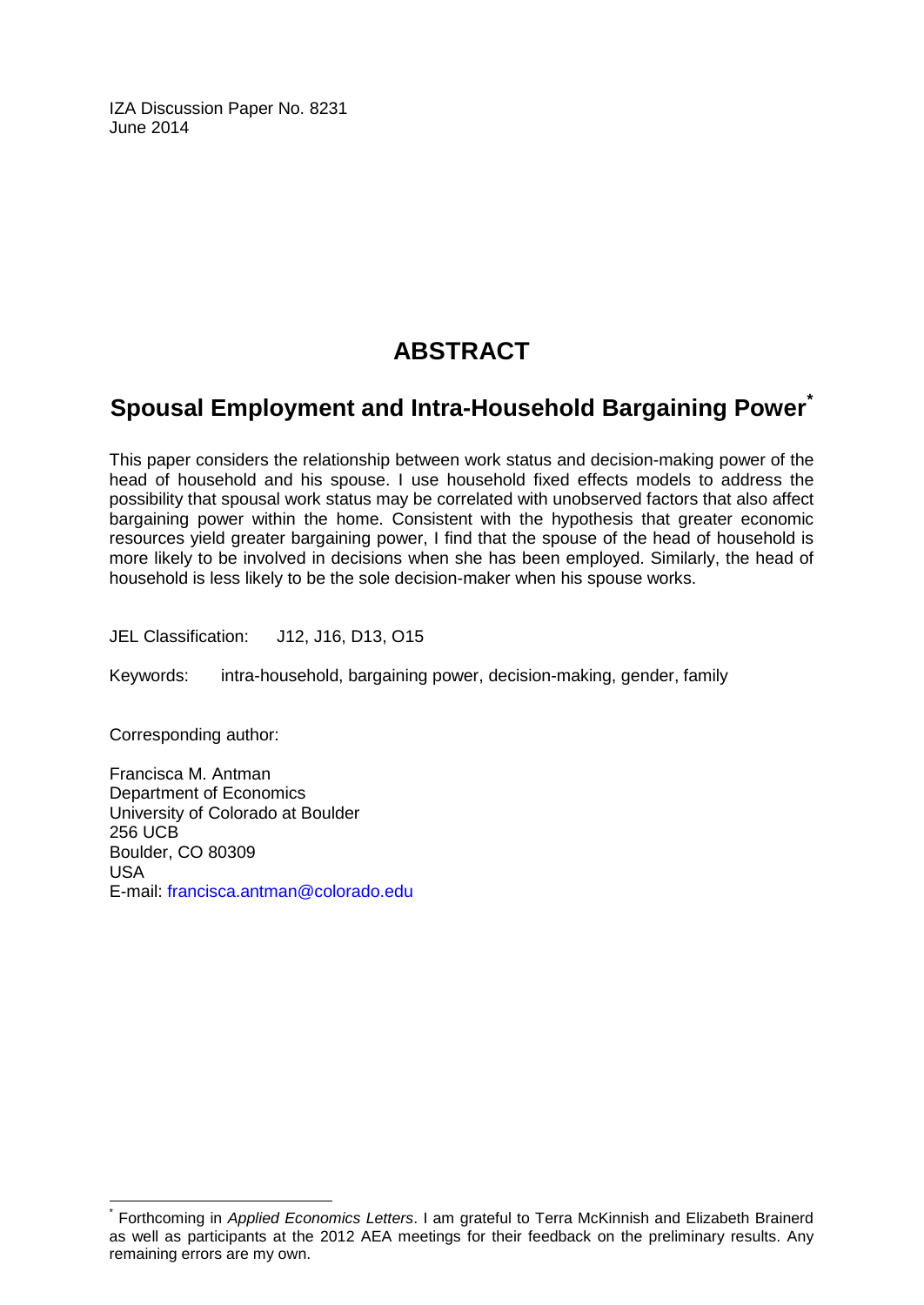A significant portion of the literature on intra-household allocations has been dedicated to testing the unitary model of household decision-making, that is, the theoretical assumption that the family can be treated as though it operates as a single decision-maker (Lundberg and Pollak 1994). Studies in this area are now often set in developing countries and estimate the effects of increasing women's relative economic resources within the household on variables such as expenditures or outcomes for children (Bobonis 2009; Duflo 2003; Thomas, 1994). The implied mechanism is that greater economic power yields greater bargaining power and thus allows individuals to steer allocations in their preferred direction. As long as the bargaining process is unobserved, however, a concrete link remains elusive. While evidence on these matters is now becoming available in the form of surveys on household decision-making (Morozumi 2011) and policy experiments making transfers to women in particular (Attanasio and Lechene 2002), little is known about the most prevalent channel by which women might increase their bargaining power—labor supply. This paper takes a first step toward closing that gap by investigating the relationship between spousal employment and explicit measures of intra-household decisionmaking power.

Specifically, I examine the relationship between work status of the spouse of the head of household and the likelihood that the head alone is responsible for decisions regarding major household expenditures as well as the likelihood that the spouse is involved in these decisions. Of course, estimation of a causal effect of the spouse's employment on her influence over household decisions is riddled with potential endogeneity problems. Quite simply, families in which spouses have a greater say in household decision-making may also have a greater propensity for spousal employment due to some omitted variable. To address these issues, I exploit longitudinal data to present a household fixed effects strategy that purges the estimates of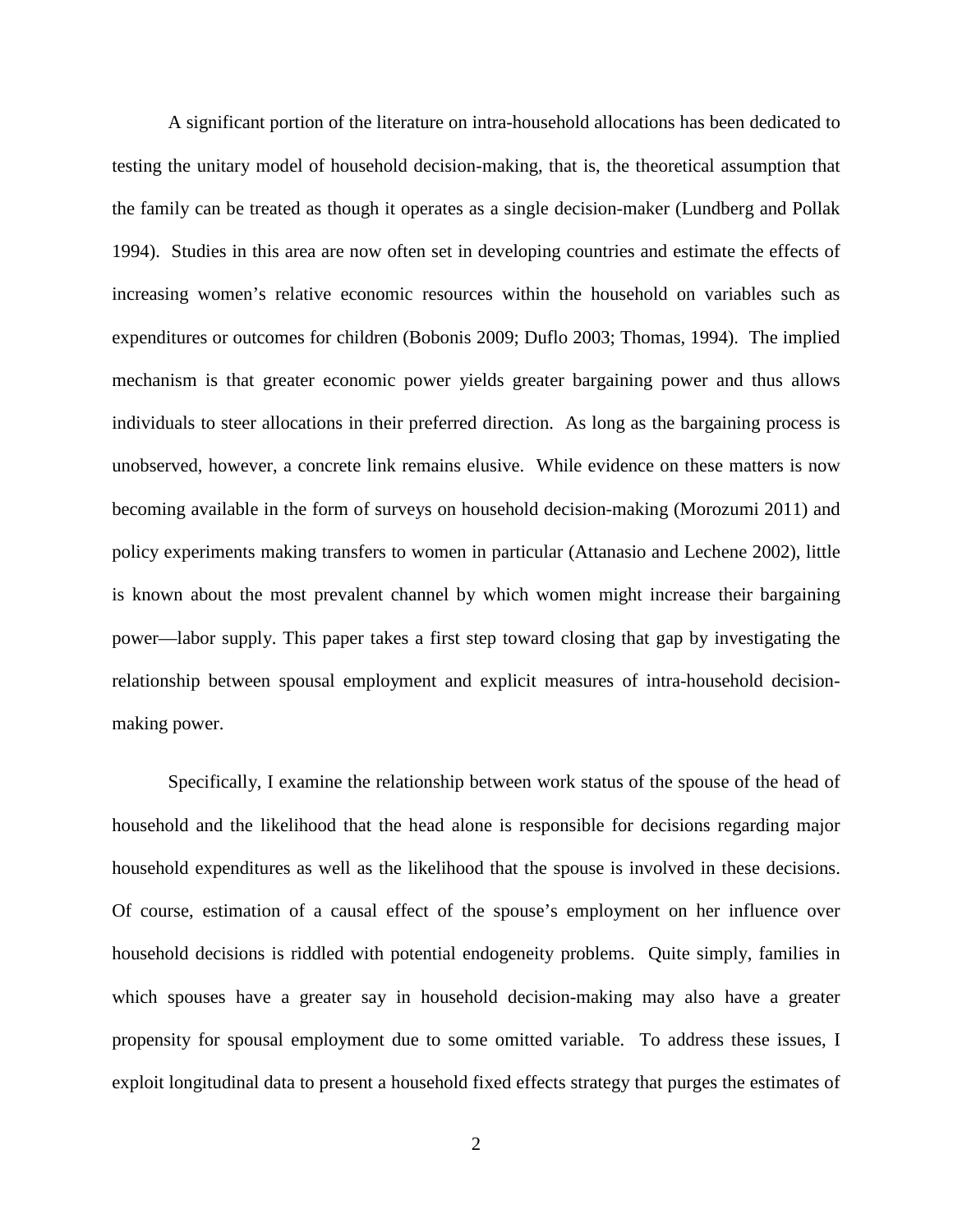sources of endogeneity that are fixed over time within the household, such as attitudes toward women and work. The results are consistent with the hypothesis that increasing economic resources results in an increase in bargaining power. When spouses work outside the home, they are more likely to be involved in household decisions and the head is less likely to be the sole decision-maker.

#### I. Data and Descriptive Statistics

To explore these questions, I use data from the Mexican Family Life Survey (MXFLS), a twowave representative panel survey which interviewed respondents once in 2002 and again around 2005-2007.<sup>[1](#page-4-0)</sup> The MXFLS collects detailed demographic, expenditure, and labor supply data for all members of the household. The survey is especially suited for this exercise in that it asks the head of household to identify who is responsible for making decisions regarding expenses and time allocation related to many aspects of household management. Here, I focus on decisions concerning large expenditures for the home (e.g. refrigerator, car, furniture) as a critical area of household decision-making that is arguably less likely to be plagued by gender-specific cultural norms.

Respondents can report that any combination of the following people is responsible for making the decisions in this area: the respondent himself, his spouse, children, mother, father, brother, sister, in-laws, and grandparents. Based on the head's responses, I construct variables which (1) indicate the head of household is reported to be solely responsible for the decision and (2) indicate that the spouse is one of the decision-makers involved. The latter includes cases in

<span id="page-4-0"></span><sup>&</sup>lt;sup>1</sup> Documentation and data are available at http://www.ennvih-mxfls.org/.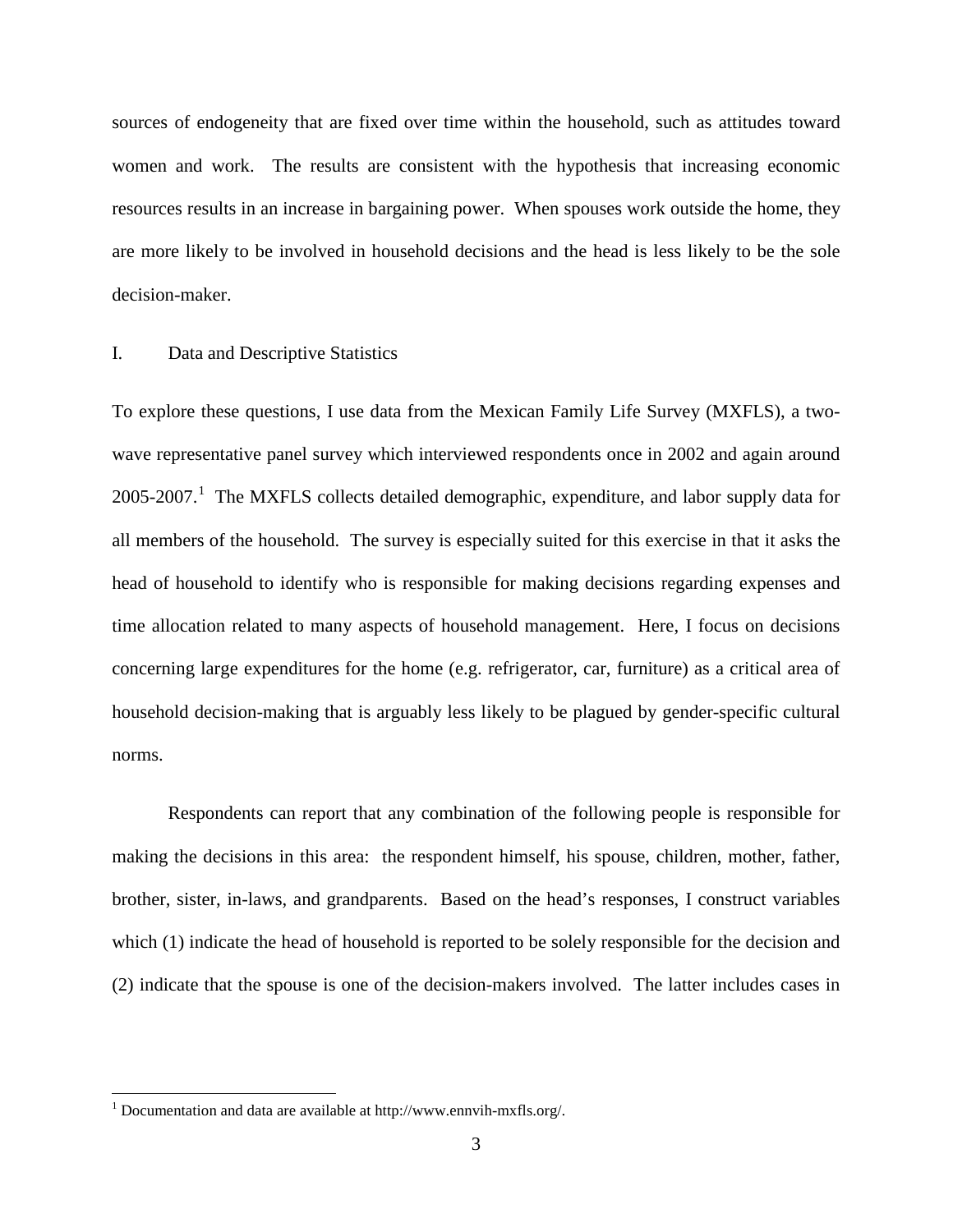which she is the sole decision-maker as well as cases in which she makes decisions in conjunction with her partner and/or others.

Table 1 reports summary statistics on the sample of 9,551 household-period observations pooled over both waves of the survey. About 31 percent of household heads report that they alone make decisions regarding major household expenditures while 67 percent of household heads report that their spouses are involved in the decision. Virtually all households in the sample are headed by a man (97 percent), justifying the perception that the head of household is almost always male, and thus the spouse's employment is largely equivalent to female employment.

Table 1 also shows how these descriptive statistics differ in households where the spouse is reported to have worked in the last 12 months. This represents a significant distinction because while 88 percent of household heads worked in the last 12 months, only 24 percent (2254/9551) of their spouses worked over the same period. Consistent with the bargaining power hypothesis, heads of households in which the spouse worked are less likely to report that they are solely responsible for the decisions (0.23 versus 0.34) and more likely to report that spouses are involved in making decisions (0.75 versus 0.63). These households are also younger, more educated, and slightly less likely to be headed by a man, just as one would expect with changing cultural norms surrounding women's work and intra-household decision-making. This suggests that households that differ in terms of spousal employment may also differ in other (potentially unobserved) ways that may be correlated with both the decision-making environment and the likelihood that the spouse works. To the extent that these factors are likely to be fixed over time, this motivates the use of the household fixed effect strategy used in estimation.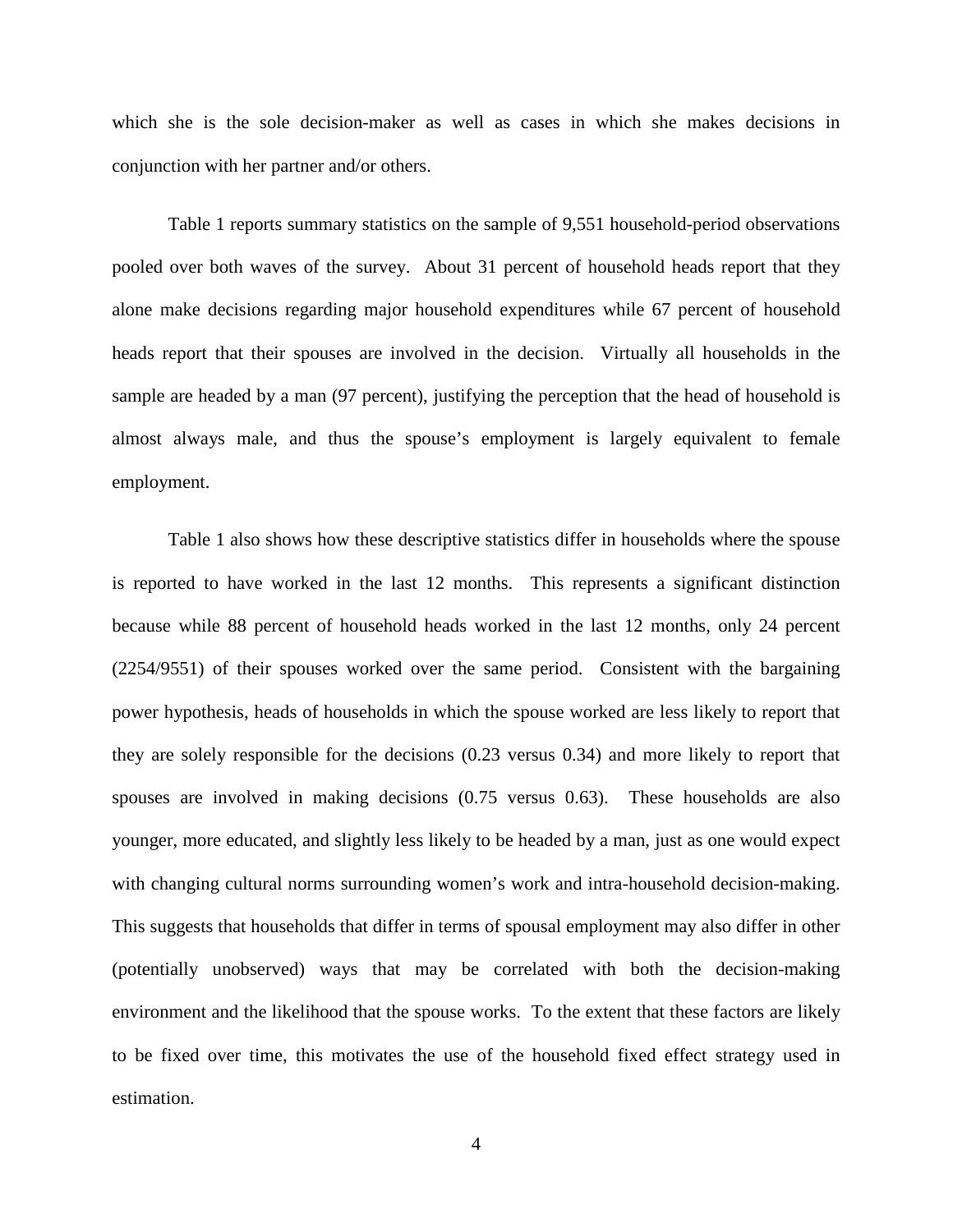|                                         |         | Spouse worked last 12 |         |        |
|-----------------------------------------|---------|-----------------------|---------|--------|
|                                         | Full    | months                |         |        |
|                                         | Sample  | N <sub>o</sub>        | Yes     |        |
|                                         |         |                       |         |        |
| Head alone makes decision regarding big | 0.31    | 0.34                  | 0.23    | $^{+}$ |
| home expenditures                       | (0.46)  | (0.47)                | (0.42)  |        |
| Spouse is involved in making decision   | 0.67    | 0.63                  | 0.75    | $+$    |
| regarding big home expenditures         | (0.47)  | (0.48)                | (0.43)  |        |
| Head worked last 12 months              | 0.88    | 0.87                  | 0.90    | $+$    |
|                                         | (0.33)  | (0.34)                | (0.31)  |        |
| Head's education (years)                | 6.41    | 5.91                  | 7.79    |        |
|                                         | (4.32)  | (4.15)                | (4.48)  |        |
| Spouse's education (years)              | 6.04    | 5.45                  | 7.65    |        |
|                                         | (4.04)  | (3.76)                | (4.33)  |        |
| Head's age                              | 46.19   | 47.30                 | 43.14   |        |
|                                         | (14.86) | (15.58)               | (12.14) |        |
| Spouse's age                            | 42.80   | 43.71                 | 40.31   | $^{+}$ |
|                                         | (14.14) | (14.98)               | (11.15) |        |
| Head is male                            | 0.97    | 0.99                  | 0.91    | $^{+}$ |
|                                         | (0.17)  | (0.08)                | (0.28)  |        |
| <b>Household Size</b>                   | 4.59    | 4.60                  | 4.56    |        |
|                                         | (1.93)  | (1.96)                | (1.84)  |        |
| Number of Observations                  | 9551    | 6997                  | 2554    |        |
| and the second to all a second          |         |                       |         |        |

Table 1: Descriptive Statistics by Spousal Work Status

Standard deviations in parentheses below point estimates

+ Difference in means is statistically significant,  $p < 0.01$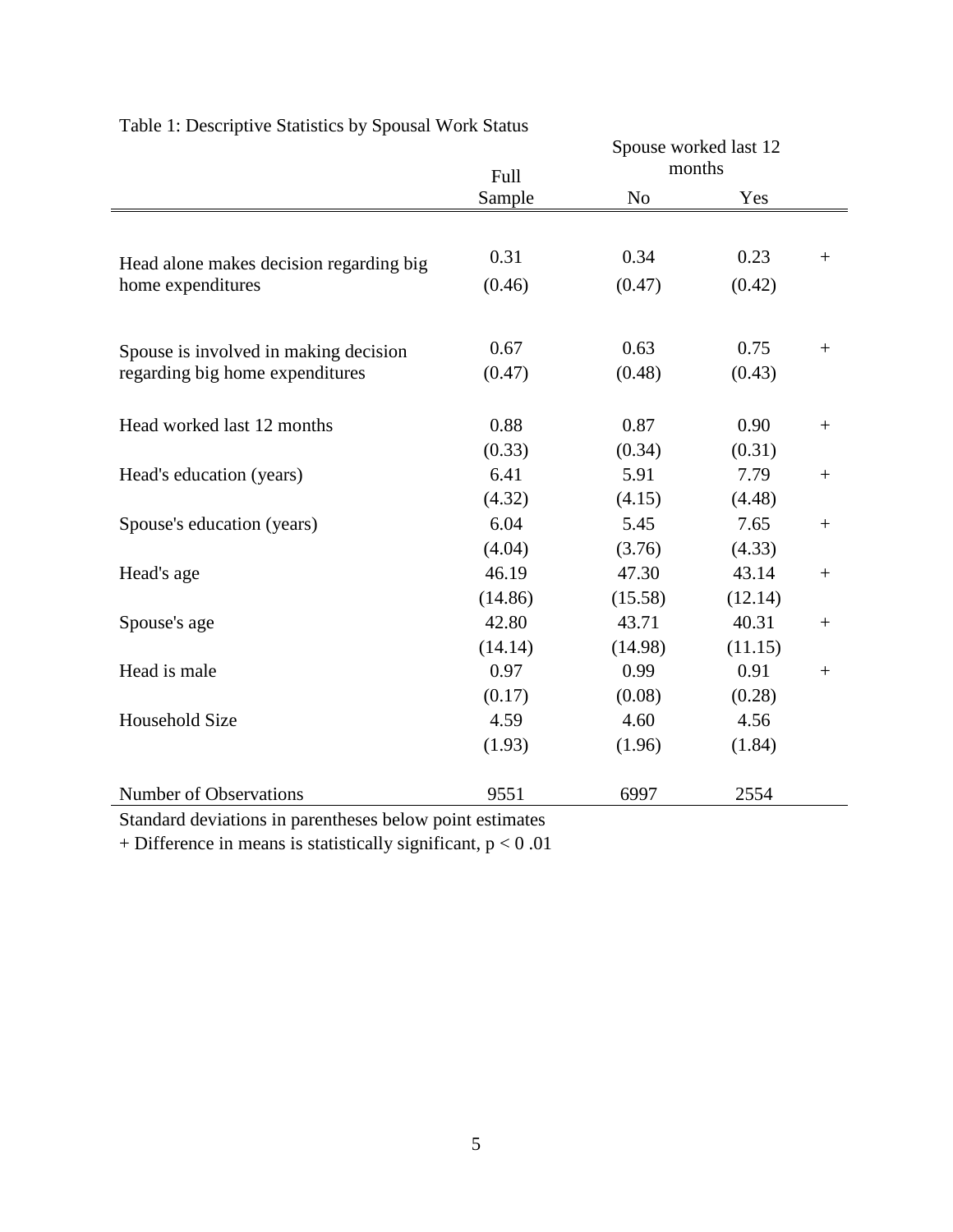#### II. Empirical Strategy

To assess the relationship between the spouse's work status and household decision-making, I estimate the following regression model:

$$
WhoMakesDecision_{it} = \beta_1 SpouseWorked_{it} + \beta_2 HeadWorked_{it} + \mathbf{X}_{it} \gamma + u_i + \varepsilon_{it}.
$$
 (1)

where *WhoMakesDecision<sub>it</sub>* is a variable indicating who is involved in making the decision regarding big home expenditures. In the first model it is equal to one if the head is reported to make decisions alone regarding large home expenditures and zero otherwise, and in the second case it takes the form of a dummy variable equal to one if the spouse is reported to be involved in making decisions regarding large home expenditures and zero otherwise. *SpouseWorkedit* is a dummy variable indicating whether the spouse is reported to have worked or developed any activity to help with household expenditures during the last 12 months. *HeadWorked<sub>it</sub>* is the analogous variable describing the work status of the head of household. The vector of covariates,  $\mathbf{X}_{it}$ , includes demographic controls for the household (number of household members that are males 0-5, 6-17, 18-64, and 65 or over, as well as number of household members in the analogous female age categories), and dummy variables for year in the second wave of the survey. All time-invariant observable and unobservable household characteristics are captured by the household fixed effect, *ui*.

#### III. Results

Table 2 reports the results from estimation of equation (1), interpreted as a linear probability model.<sup>[2](#page-7-0)</sup> For comparison, columns 1 and 2 report the results without including the household

<span id="page-7-0"></span> $2 \text{ Arguably, a bivariate probit model with fixed effects would better account for the binary nature of the dependent$ variable and independent variable of interest. However, due to the large number of household fixed effects,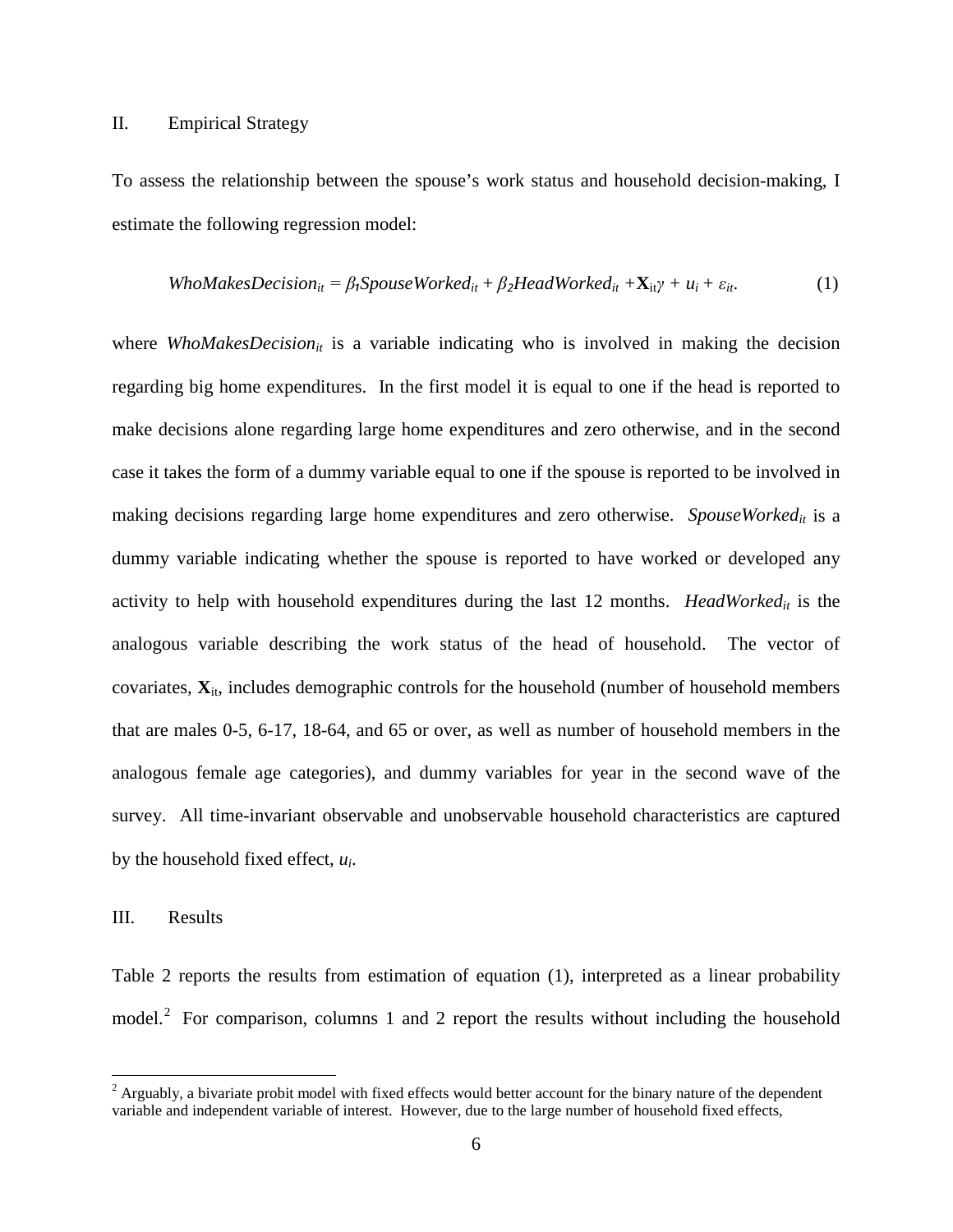fixed effects, and thus vulnerable to the critique that unobserved differences between households in which the spouse was employed and those in which she was not are actually driving differences in decision-making power. Columns 1 and 2 show that the spouse's employment is associated with a 10.6 percentage point drop in the likelihood that the head of household makes the decision alone regarding large household expenditures, and an increase in the likelihood that the spouse is involved in household decisions of about the same magnitude (point estimate of 0.119).

| OLD and I thea Lifects Regiossion Resarts, Linear I Toodom'ly Model           |                   |                           |                   |                           |  |  |  |
|-------------------------------------------------------------------------------|-------------------|---------------------------|-------------------|---------------------------|--|--|--|
| Dep. var. indicates who makes<br>decisions regarding big home<br>expenditures | (1)<br>Head alone | (2)<br>Spouse<br>involved | (3)<br>Head alone | (4)<br>Spouse<br>involved |  |  |  |
| Spouse worked in last 12 months                                               | $-0.106$          | 0.119                     | $-0.050$          | 0.047                     |  |  |  |
|                                                                               | $(0.010)$ ***     | $(0.010)$ ***             | $(0.023)$ **      | $(0.024)$ **              |  |  |  |
| Head worked in last 12 months                                                 | 0.072             | $-0.023$                  | 0.019             | $-0.001$                  |  |  |  |
|                                                                               | $(0.015)$ ***     | (0.016)                   | (0.032)           | (0.034)                   |  |  |  |
| <b>Household Fixed Effects</b>                                                | N <sub>O</sub>    | N <sub>O</sub>            | <b>YES</b>        | <b>YES</b>                |  |  |  |
| <b>Observations</b>                                                           | 9551              | 9551                      | 9551              | 9551                      |  |  |  |

Table 2: Household Decision-Making and Spousal Work Status OLS and Fixed Effects Regression Results, Linear Probability Model

Robust standard errors in parentheses,  $* p<0.1$ ;  $** p<0.05$ ;  $*** p<0.01$ 

l

Additional controls: number of household members in gender-age groups and indicators for year of second wave of survey

After including household fixed effects, the magnitudes of these estimates drops somewhat, but the pattern of results remains the same. Column 3 shows that the spouse's employment is associated with a five percentage point drop in the likelihood that the head alone

estimation is computationally difficult. Results from logit and conditional logit estimation are qualitatively similar to those reported here.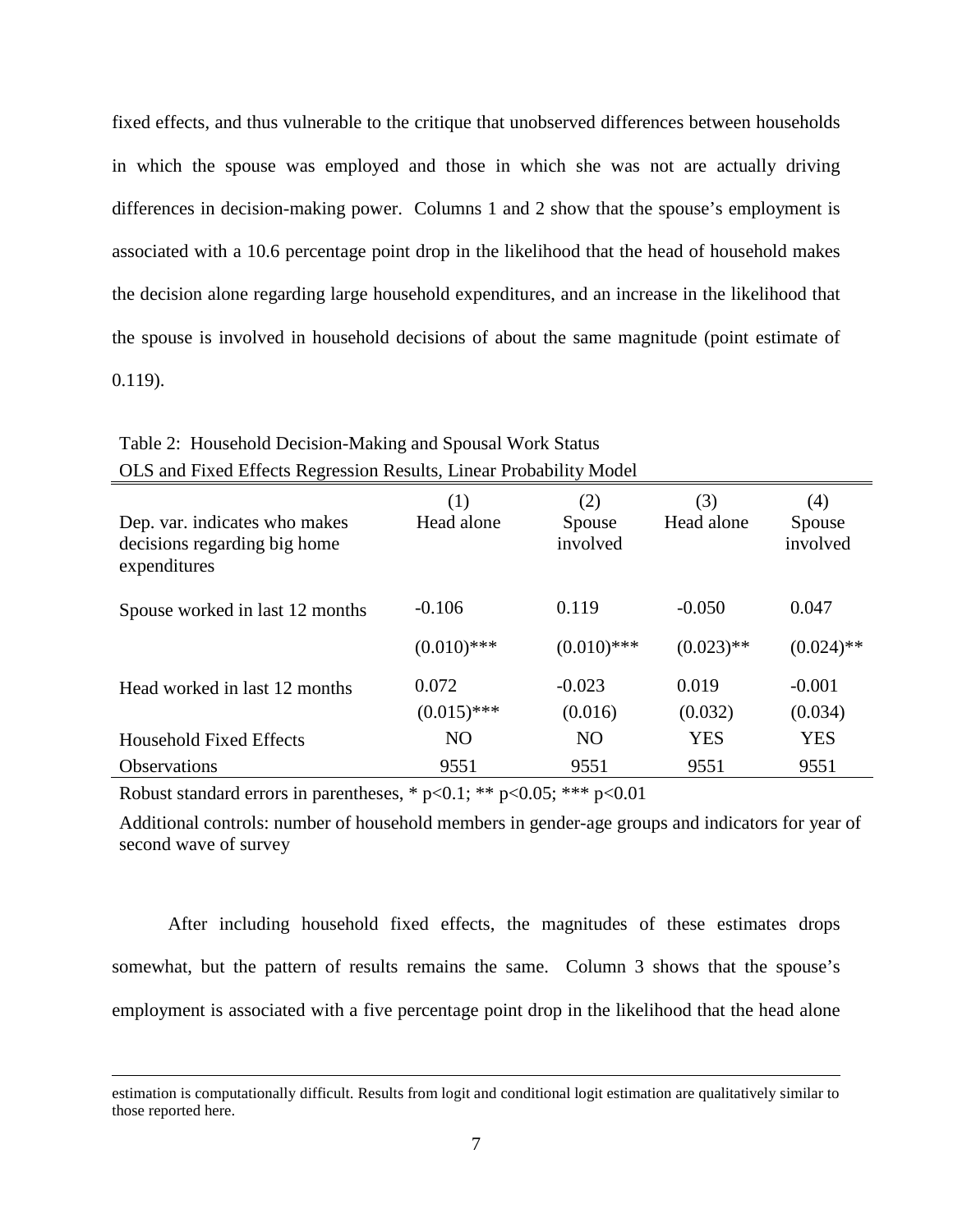makes decisions and column 4 shows an increase in the likelihood that spouses are involved in these decisions of about the same magnitude. Given that about 30 percent of households report that the head is solely responsible for the decision and roughly 60 percent of households report that the spouse is involved in the decision (Table 1), these results suggest that spousal work status has a relatively larger impact on the likelihood that the head makes unilateral decisions. Nonetheless, it makes sense that the magnitudes of the estimates are very close, suggesting that a drop in the head's decision-making power coincides with an increase in his spouse's decisionmaking power.

#### IV. Conclusion

The literature on intra-household allocations often links economic power of household members with allocations, expenditures, or outcomes, hypothesizing that those with greater economic power will have greater bargaining power and thus steer the allocation in their preferred direction.<sup>[3](#page-9-0)</sup> The missing link in this chain of causation, however, is the typically unobserved decision-making process within the household. This paper takes a first step toward closing that gap by examining household decision-making data and connecting it with the most widely available means of affecting relative economic resources within the household—spousal employment. Consistent with the bargaining power hypothesis, the evidence presented here points to a positive link between work status and household decision-making power and thus suggests that increasing economic opportunities for women may indeed have far-reaching consequences within the home.

<span id="page-9-0"></span> $3$  In this vein, Antman (2011) explores the impact of international migration of the head of household on expenditures within the home.